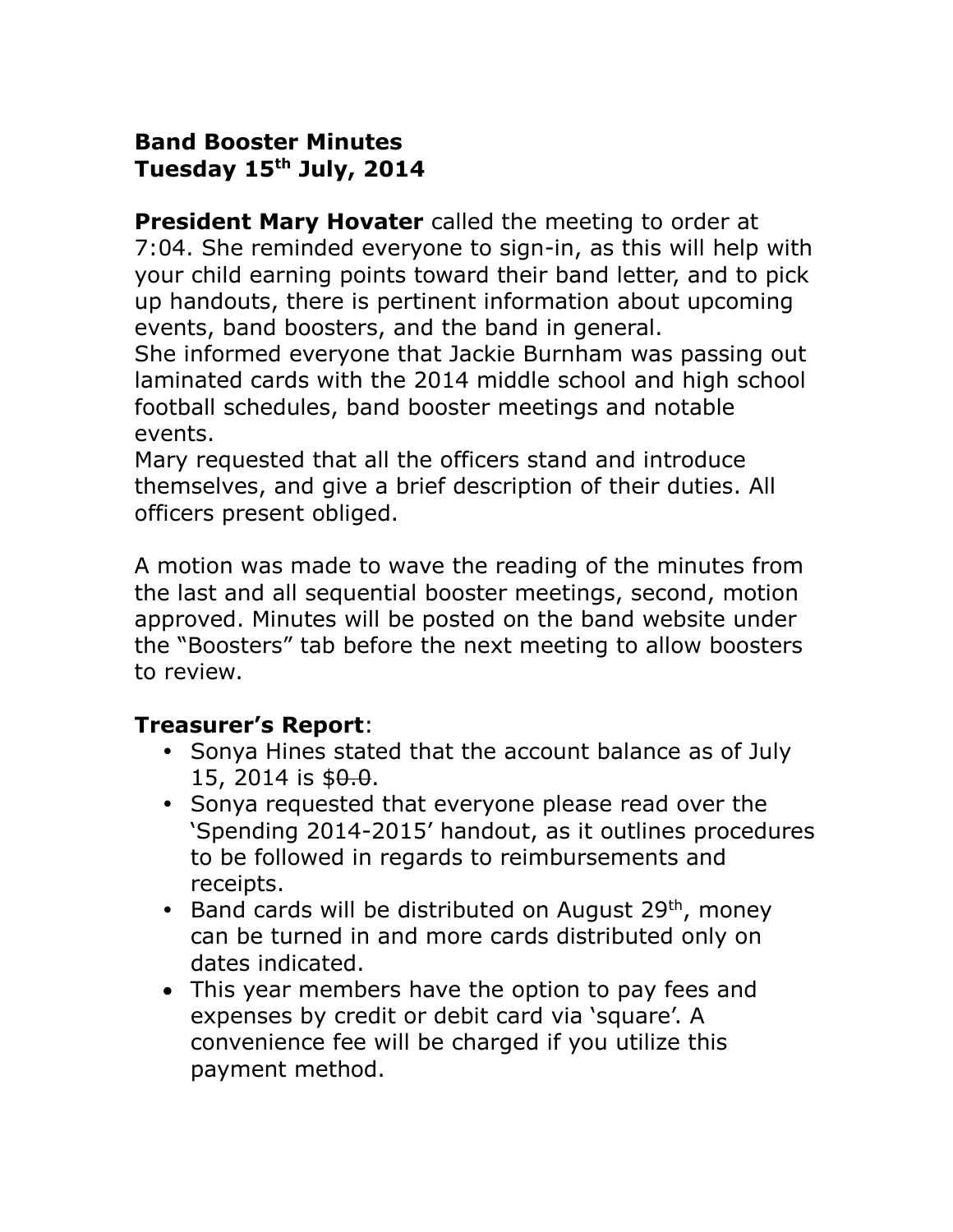- John Sisk took the floor and the opportunity to explain to all those in attendance what a vast undertaking the band cards are and thanked Sonya, and Carol for the commitment to our program.
- Motion, second, Treasurer's Report approved.

## **Old Business:**

- Mary requested that everyone look over the various 'Responsibilities of Volunteers' handouts.
- You can sign up to volunteer on the band website.
- All forms are available on the Cullman Band wed page.
- Requested a volunteer to call concession stand workers prior to their designated work time. Pam Blair and Jill Strickland committed to this task.
- Volunteers are needed to help with water during Band Camp, Mary outlined what this entails. A signup sheet is going around, please help if you can.
- Ice Cream Social, Jackie explained what is involved. Mary requested two volunteers to head it up.
- Band Cards, Sonya explained the Band Card procedure.
- Uniforms, LaTonya Boike stated uniform distribution will be July 28<sup>th</sup> and 29<sup>th</sup>.
- Chaperones, Jackie Burnham stated that she needs 10 people to volunteer to be chaperones. Chaperones are needed for home games, away games, competitions, and various other activities as Mr. Smith sees needed.
- Band Letter Points, Mr. Smith explained.
- Transportation, we are still in need of a bus driver, and a drive for either the band truck, or the truck that pulls the equipment trailer. Certain certification is required for some of these positions.
- Concession Stand, Terri Sellers went over the responsibilities of concession stand volunteers. Workers are needed for Thursday night prep, Middle School, JV and High School games, and the Exhibition. A signup sheet is going around; you can also sign up online.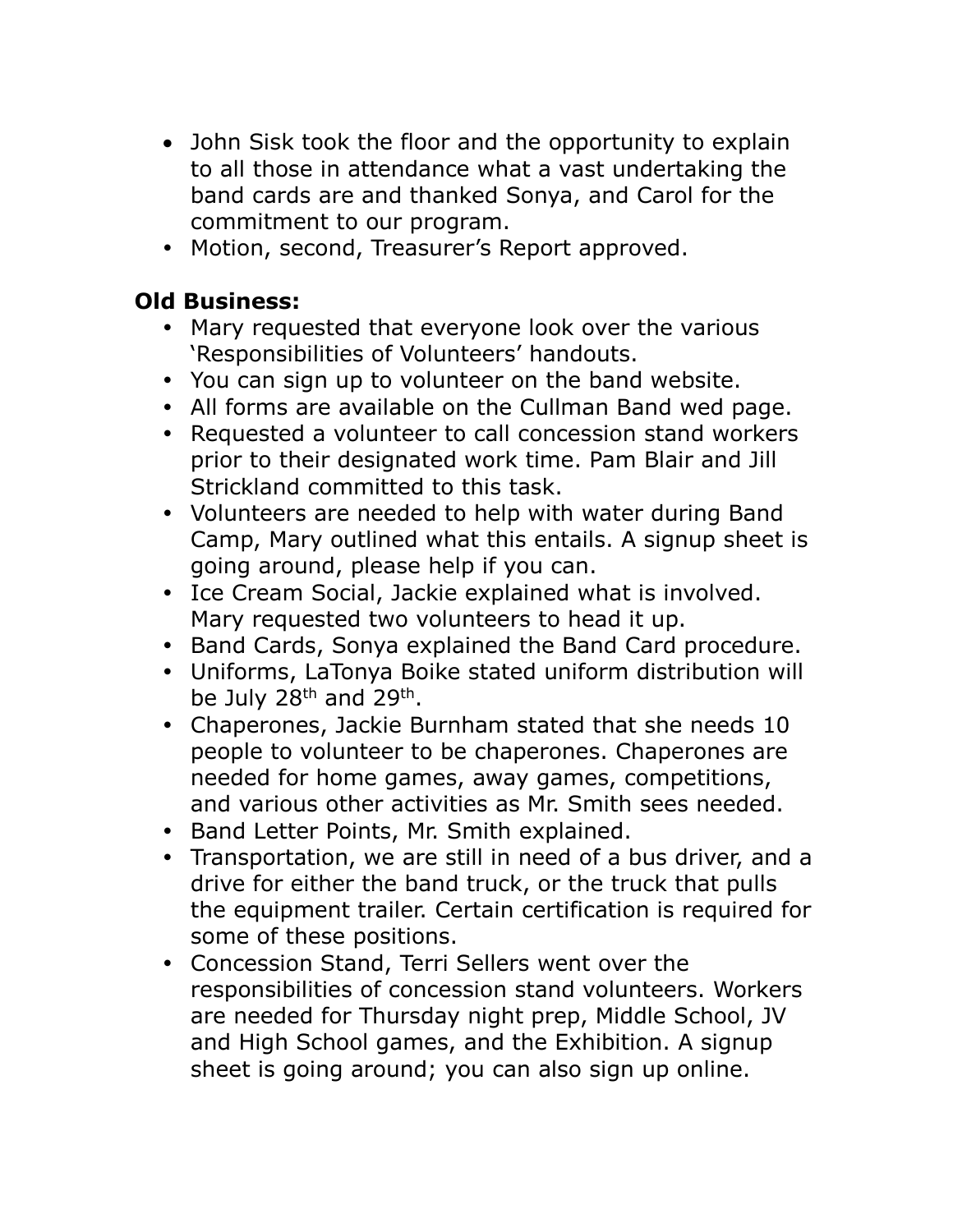- Pit Crew, John Sisk went over what this group does and ask for people to consider signing up to help.
- LaTonya Boike asked for everyone to make sure they check fitting times.

## **Mrs. Bean's Report**:

In Mrs. Bean's absence, Mr. Smith gave her report.

- Thanked Leslie Pruitt for organizing the CMS band uniforms and fitting the incoming  $7<sup>th</sup>$  graders.
- Thanked Charles Childers for his help with the rifles for color guard and for volunteering to be the CMS Booster liaison as well as our box top chairman again for 2014- 2015 school year.
- Thanked Susan and Roland Gay for providing band camp snacks.
- CMS band camp will be July  $28<sup>th</sup>$  August  $1<sup>st</sup>$  from 8:30 a.m. until 12:30 p.m.
- A letter with camp, fee and ad information has been sent out by text, email and USPS.
- Anyone who would like to get Mrs. Bean's text message alerts for CMS Band should text @aec4 to (424)247- 5788.
- Band pictures for the football program will be made on August  $1<sup>st</sup>$ . Students should arrive in uniform and bring a change of clothing.
- Thanks to John and Jackie Burnham for arranging an end of camp celebration at CWAC from 5:00 until 7:00 on August 1st.
- Please refer to the laminated card Jackie Burnham passed out for our major performance dates.
- **•** Beginning Band instrument meeting is September  $11<sup>th</sup>$  at 6:30 in the CMS lunchroom.

# **Mr. Smith's Report**:

Mr. Smith thanked the Band Boosters for their tireless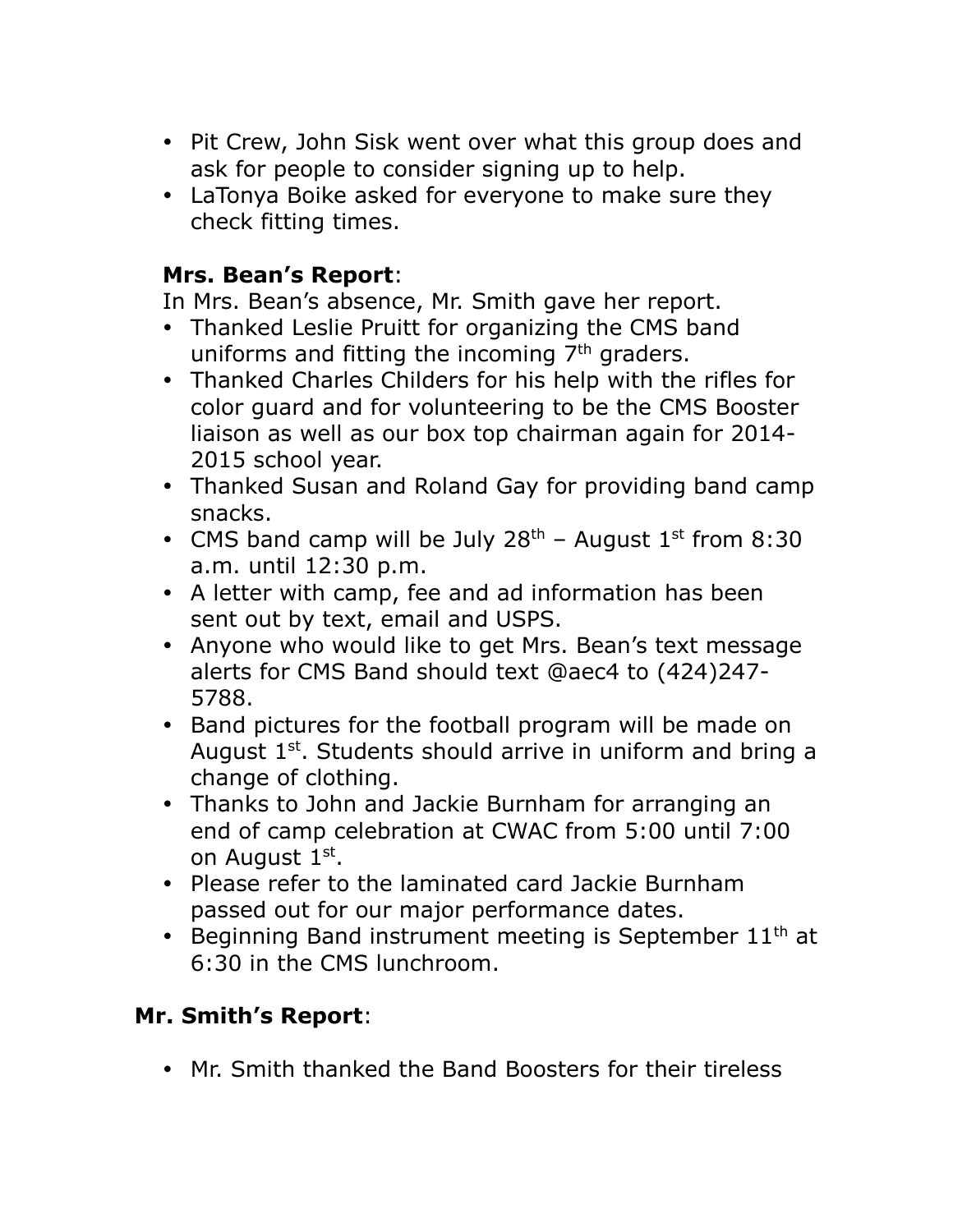work; they are one of the main reasons for the success of the band program.

- Tons of info, take time to look over the handouts.
- The Cullman High School Band is very tech savvy. You can find us at CullmanBand.com, Facebook, Reminder 101, and Twitter.
- Check out the Tips for New Band Parents.
- The Calendar is good through November, note that the Fair Parade and The Band Exhibition are on the same day.
- Band Camp Schedule.
- Band Fees and Expenses.
- November Orlando Trip.
	- Chaperone Meeting is immediately following tonight's Booster Meeting. For those interested in being a chaperone on this trip, priority is given to officers, volunteers and senior parents in that order.
- Sign up for the correct email; Beginner, Middle, or High School.
- Text @cullm to (424)247.5788. Text **stop** to unsubscribe.
- When paying band fees a separate check for \$40.00 should be written to Cullman High School, the remainder of the fees should be paid to Cullman Band Boosters.

# **Mr. McDowell**

• There was no report from Mr. McDowell.

# **New Business**

- Pam Blair showed a t-shirt from the color quard golf tournament. They have a few of these left and would like to ask if anyone would consider purchasing one. They are selling them for \$5.00, which is their cost.
- Jessica Heaton stated that the Majorettes will be having a